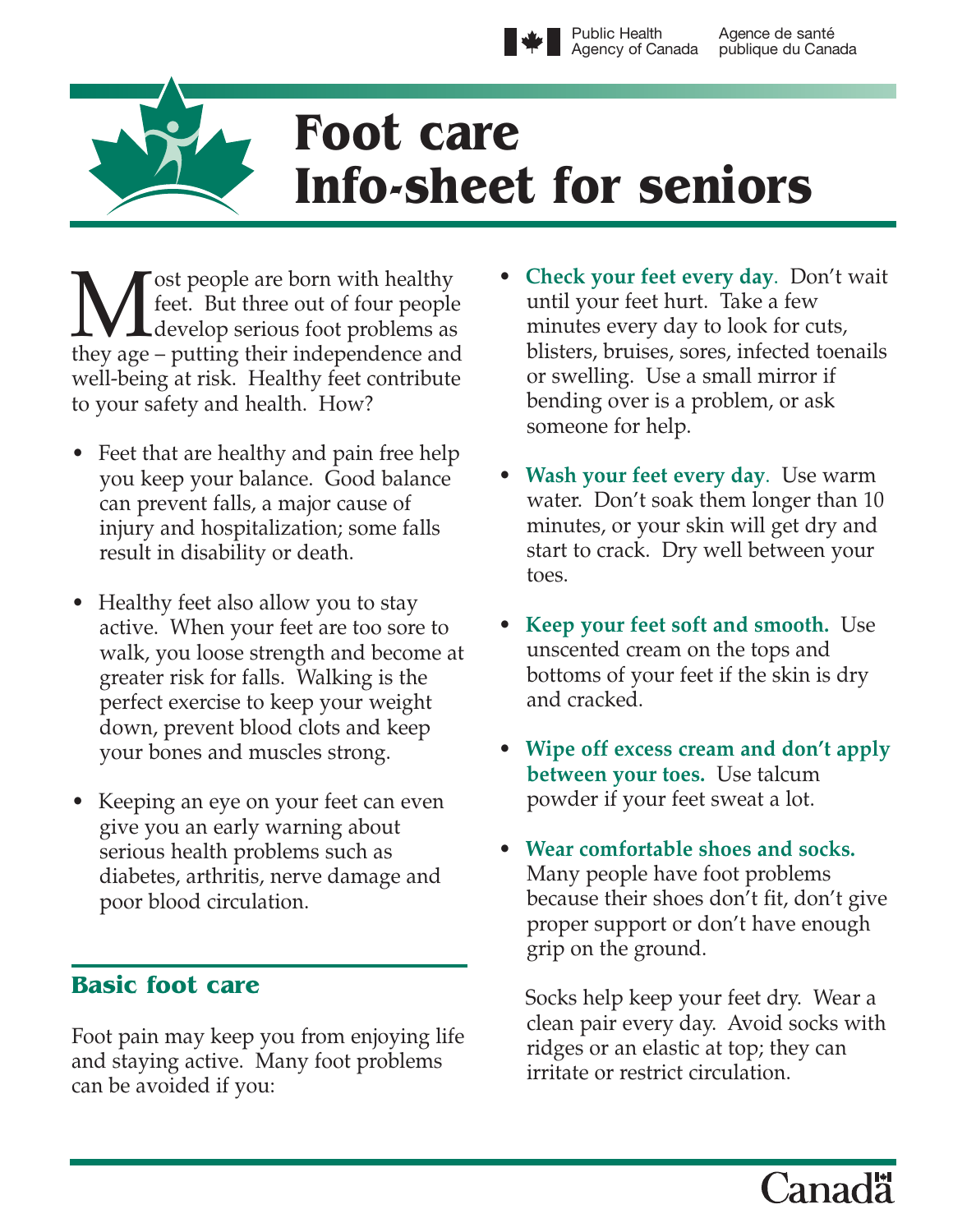

• **Be active every day.** Walking is the best way to keep you, and your feet, healthy because you can do it anytime, anywhere – for free!

To increase circulation, prevent cramps and keep your muscles in good shape, try these exercises:

- while sitting, pick up marbles with your toes
- while holding onto a table or chair back, get up on your tiptoes, then rock back to your heels, 20 times
- while sitting, alternate pointing your toes toward your nose with pointing your toes downward; rotate your ankles in circles, first in one direction, then the other
- **Take care of your toenails.** Cut or file your nails regularly with appropriate nail care tools. Trim them straight across and never shorter than the end of your toe.



## **Warning signs**

See your doctor or a foot specialist right away if you notice:

- a sore on your foot that doesn't heal or gets infected
- pain when you walk that stops when you rest
- unusual coldness, cramps, numbness, tingling or discomfort in your feet
- that you are less sensitive to foot pain, hot or cold
- the skin on your feet or legs changes colour
- a change in the shape/structure of your foot

## **Shoes for health and safety**

Here are some tips for buying shoes that protect your foot **health**:

• **Size.** Have both of your feet measured every time you buy shoes. Since your feet may not be the same size, choose shoes that are  $\frac{1}{2}$  inch longer than your longest toe. Blisters, ulcers and bunions are often linked to shoes that are too small. Buy shoes late in the day as feet tend to swell.

## *If the shoe fits, buy it!*

• **Design.** Don't let style alone guide your choice of shoes. The inside of the shoe should be soft with no inside seams or rough areas that can cause blisters or sores to form.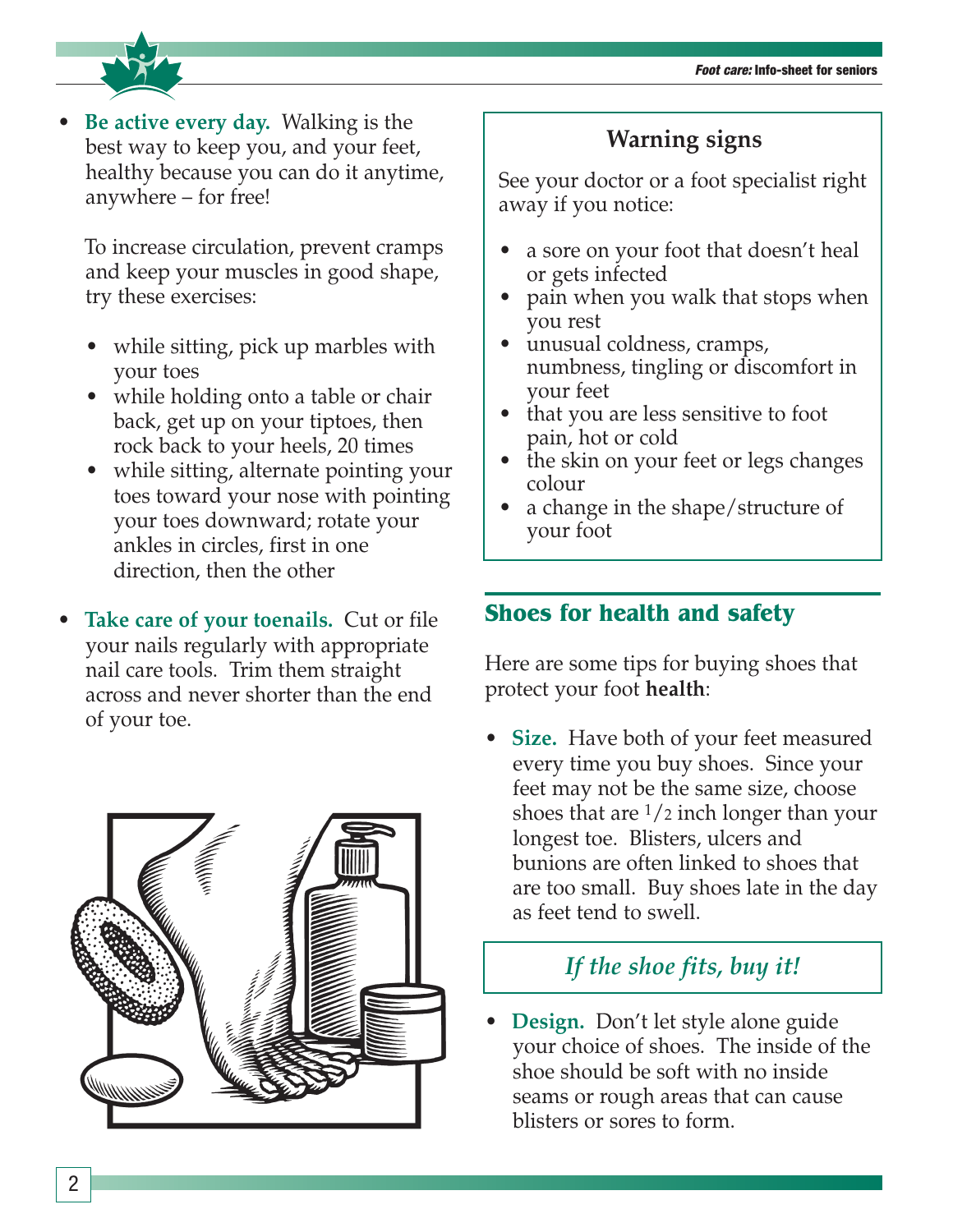• **Material.** Leather and canvas shoes are the best choices for letting your feet "breathe." They also bend with your foot, so won't rub and make blisters.

Tips for buying shoes that protect your **safety** include:

- **Design.** Get shoes with closed toes and backs; they protect your feet from injury and provide support. The heel should be as wide as your foot, and no higher than 1.5 inches (3 cm), to keep your ankles from twisting and your back from aching. Running or walking shoes tend to be more comfortable and can make you more sure-footed.
- **Sole.** Soles that provide grip are best.

#### **Diabetes and foot care**

People with diabetes often have trouble with their feet. These problems are not just painful, they can be dangerous!

Diabetes can damage your nerves. If this happens, you might not feel hot, cold or pain in your feet. Little cuts or sores, if not cared for, can then become deeper and bigger sores called ulcers. This can be a very serious problem because diabetes can also cause poor blood flow in your legs. Without good blood flow, sores take longer to heal. If ulcers become infected, or foot tissue starts to die because of poor or no blood flow (gangrene), you may have to go to the hospital. In the worst cases, doctors may have to remove (amputate) toes, a foot or a leg.

Because diabetes may keep you from feeling foot problems, it is very important to:

- look at your feet every day to check for things like cuts, sores, ingrown or infected toenails, dry cracked skin or swelling
- wear shoes that fit well so you don't get blisters, corns or bunions on your feet
- ask your doctor to check your feet at each visit

### **Arthritis and foot care**

Arthritis is a disease that affects joints. Since each foot has 26 bones and 33 joints, people with arthritis often suffer from sore and swollen feet.

Your doctor can treat many of the foot problems that are caused by arthritis as well as suggest medicine to relieve the pain.

Your choice of shoe can do a lot to keep your feet as comfortable as possible.

For example, your shoes should have:

- high, wide space at the toe
- rocker soles designed to reduce stress and pain at the ball of the foot
- laces that can be loosened if/when your feet swell